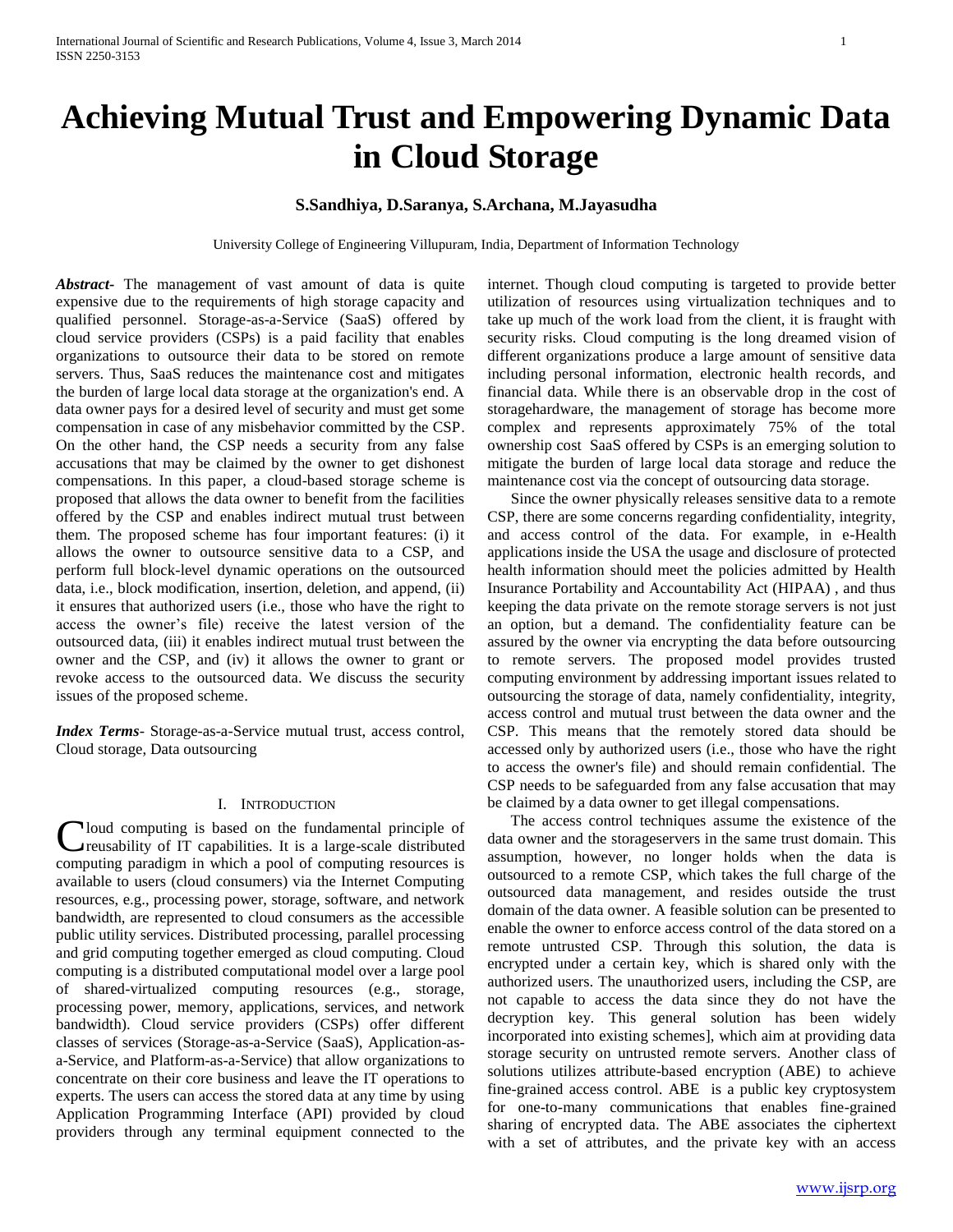structure (policy). The ciphertext is decrypted if and only if the associated attributes satisfy the access structure of the private key. Different approaches have been investigated that encourage the owner to outsource the data, and offer some sort of guarantee related to the confidentiality, integrity, and access control of the outsourced data. These approaches can prevent and detect (with high probability) malicious actions from the CSP side. On the other hand, the CSP needs to be safeguarded from a dishonest owner, who attempts to get illegal compensations by falsely claiming data corruption over cloud servers. This concern, if not properly handled, can cause the CSP to go out of business.

 In this work, we propose a scheme that addresses some important issues related to outsourcing the storage of data, namely data dynamic, newness, mutual trust, and access control. One of the core design principles of data outsourcing is to provide dynamic scalability of data for various applications. This means that the remotely stored data can be not only accessed by authorized users, but also updated and scaled by the owner. After updating, the authorized users should receive the latest version of the data (newness property), i.e., a technique is required to detect whether the received data is stale. This issue is crucial for applications in which critical decisions are taken based on the received data. For example, in e-Health applications a physician may write a prescription based on a patient's medical history received from remote servers. If such medical data is not up-todate, the given prescription may conflict with the patient's current circumstances causing severe health problems. Mutual trust between the data owner and the CSP is another imperative issue, which is addressed in the proposed scheme. A mechanism is introduced to determine the dishonest party, i.e., misbehavior from any side is detected and the responsible party is identified. Last but not least, the access control is considered, which allowsthe data owner to grant or revoke access rights to the outsourced data.

## II. MAIN CONTRIBUTIONS

Our contributions can be summarized in two main points.

1) The design and implementation of a cloud-based storage scheme that has the following features:

- $\triangleright$  It allows a data owner to outsource the data to a remote CSP, and perform full dynamic operations at the block-level, i.e., it supports operations such as block modification, insertion, deletion, and append
- $\triangleright$  It ensures the newness property, i.e., the authorized users receive the most recent version of the data
- $\triangleright$  It establishes indirect mutual trust between the data owner and the CSP since each party resides in a different trust domain
- $\triangleright$  It enforces the access control for the outsourced data

2) We discuss the security features of the proposed scheme. Besides, we justify its performance through theoretical analysis and experimental evaluation of storage, communication, and computation overheads.

#### **2. LITERATURE REVIEW**

Existing research close to our work can be found in the areas of reliability verification of outsourced data, access control of outsourced data, and cryptographic file systems in distributed networks.

 In 1999, sales- force.com was established by Parker Harris, Marc Benioff. They applied many technologies of consumer web sites like Google and Yahoo! to business applications. They also provided the concept's like ''On demand'' and ''SaaS'' with their real business and successful customers. Cloud data storage (Storage as a Service) is an important service of cloud computing referred as Infrastructure as a Service (IaaS). Amazon's Elastic Compute Cloud (EC2) and Amazon Simple Storage Service(S3) are well known examples of cloud data storage. Cloud users are mostly worried about the security and reliability of their data in the cloud. Amazon's S3 is such a good example.

 Kallahalla et al designed a cryptography-based file system called Plutus for secure sharing of data on untrusted servers. Some authorized users of the data have the privilege to read and write, while others can only read the data. In Plutus, a file-group represents a set of files with similar attributes, and each filegroup is associated with a symmetric key called file-lockbox key. A data file is fragmented into blocks, where each block is encrypted with a unique symmetric key called a file-block key. The file-block key is further encrypted with the file-lockbox key of the file-group to which the data file belongs. If the data owner wants to share a file-group with a set of users, the file-lockbox key is just distributed to them. Plutus supports two operations on the file blocks: read and write/modify. Delete operation can be supported by overwriting an existing block with null.

 Goh et al. have presented SiRiUS, which is designed to be layered over existing file systems such as NFS (network file system) to provide end-to-end security. To enforce access control in SiRiUS, each data file (d-file) is attached with a metadata file (md-file) that contains an encrypted key block for each authorized user with some access rights (read or write). More specifically, the md-file represents the d-file's access control list (ACL). The d-file is encrypted using a file encryption key (FEK), and each entry in the ACL contains an encrypted version of the FEK under the public key of one authorized user. For large-scale sharing, the authors in presented SiRiUS-NNL that uses NNL (Naor-Naor-Lotspiech) broadcast encryption algorithm to encrypt the FEK of each file instead of encrypting using each authorized user's public key. SiRiUS supports two operations on the file blocks: read and write/modify.

 Based on proxy re-encryption Ateniese et al. have introduced a secure distributed storageprotocol. In their protocol, a data owner encrypts the blocks with symmetric data keys, which are encrypted using a master public key. The data owner keeps a master private key to decrypt the symmetric data keys. Using the master private key and the authorized user's public key, the owner generates proxy re-encryption keys. A semitrusted server then uses the proxy re-encryption keys to translate a ciphertext into a form that can be decrypted by a specific granted user, and thus enforces access control for the data.

 Vimercati et al. have constructed a scheme for securing data on semi-trusted storage servers based on key derivation methods of In their scheme, a secret key is assigned to each authorized user, and data blocks are grouped based on users that can access these blocks. One key is used to encrypt all blocks in the same group. Moreover, the data owner generates public tokens to be used along with the user's secret key to derive decryption keys of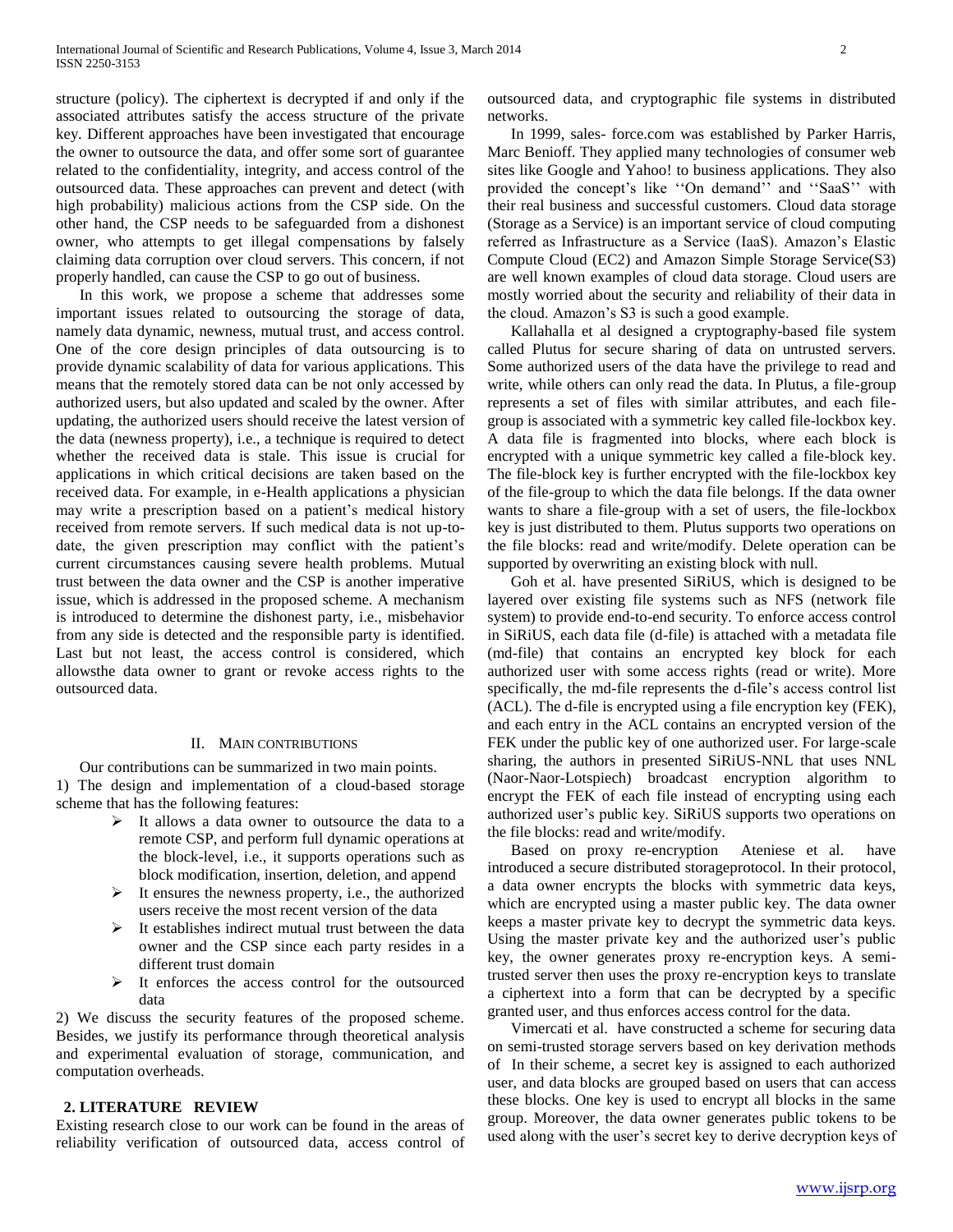specific blocks. The blocks and the tokens are sent to remote servers, which are not able to drive the decryption key of any block using just the public tokens. The approach in allows the servers to conduct a second level of encryption (over-encryption) to enforce access control of the data. Repeated access grant and revocation may lead to a complicated hierarchy structure for key management.

 Wang et al. designed an over-encryption to enforce access control has also been used by In their scheme, the owner encrypts the data block-by-block, and constructs a binary tree of the block keys. The binary tree enables the owner to reduce the number of keys given to each user, where different keys in the tree can be generated from one common parent node. The remote storage server performs over-encryption to prevent revoked users from getting access to updated data blocks.

 Popa et al. have introduced a cryptographic cloud storage system called CloudProof that provides read and write data sharing. CloudProof has been designed to offer security guarantees in the service level agreements of cloud storage systems. It divides the security properties in four categories: confidentiality, integrity, read freshness, and write-serializability. CloudProof can provide these security properties using attestations (signed messages) and chain hash. Besides, it can detect and prove to a third party that any of these properties have been violated. Read freshness and write-serializability in CloudProof are guaranteed by periodic auditing in a centralized manner. The time is divided into epochs, which are time periods at the end of each the data owner performs the auditing process. The authorized users send the attestations – they receive from the CSP during the epoch – to the owner for auditing. Like Plutus and SiRiUS, CloudProof supports two operations on the file blocks: read and write/modify.

 *Discussion***.** Some aspects related to outsourcing data storage are beyond the setting of both PDP and POR, e.g., enforcing access control, and ensuring the newness of data delivered to authorized users. Even in the case of dynamic PDP, a verifier can validate the correctness of data, but the server is still able to cheat and return stale data to authorized users after the auditing process is done. The schemes have focused on access control and secure sharing of data on untrusted servers. The issues of full block-level dynamic operations (modify, insert, delete, and append), andachieving mutual trust between the data owners and the remote servers are outside their scope. Although have presented an efficient access control technique and handled full data dynamic over remote servers, data integrity, newness property, and mutual trust are not addressed. Authorized users in CloudProofare not performing immediate checking for freshness of received data; the attestations are sent at the end of each epoch to the owner for completing the auditing task. Instantaneous validation of data freshness is crucial before taking any decisions based on the received data from the cloud. CloudProof guarantees write-serializability, which is outside the scope of our current work as we are focusing on owner-write-users-read applications.

# III. CURRENT DATA STORAGE CHALLENGES IN CLOUD

 A cloud storage service provider should base its pricing on how much storage capacity a business has used, how much bandwidth was used to access its data, and the value-added services performed in the cloud such as security. Unfortunately, all the CSPS are not functioning in equal manners". Data storage paradigm in "Cloud" brings about many challenging design issues because of which the overall performance of the system get affected. Most of the biggest concerns with cloud data storage are:

## **3.1 Data integrity verification at un-trusted servers**

 For example, the storage service provider, which experiences Byzantine failures occasionally, may decide to hide the data errors from the clients for the benefit of their own. What is more serious is that for saving money and storage space the service provider might neglect to keep or deliberately delete rarely accessed data files which belong to an ordinary client. Consider the large size of the outsourced electronic data and the client's constrained resource capability, the core of the problem can be generalized as how can the client find an efficient way to perform periodical integrity verifications without the local copy of data files.

# **3.2 Data accessed by unauthorized users**

 The confidentiality feature can be guaranteed by the owner via encrypting the data before outsourcing to remote servers. For verifying data integrity over cloud servers, researchers have proposed provable data possession technique to validate the intactness of data stored on remote sites.

#### **3.3 Location Independent Services**

 The very characteristics of the cloud computing services are the ability to provide services to their clients irrespective of the location of the provider. Services cannot be restricted to a particular location but may be requested from any dynamic location as per the choices of the customer.

#### **3.4 Infrastructure and security**

 The infrastructure that is used for these services should be secured appropriately to avoid any potential security threats and should cover the life time of component.

# **3.5 Data recovery /Backup**

 For data recovery in cloud the user must concern the security as well as the bandwidth issue in consideration.

# IV. SYSTEM AND ASSUMPTIONS

# **4.1 System Components and Relations**

 The cloud computing storage model considered in this work consists of four main components as illustrated in Fig. 1: (i) a data owner that can be an organization generating sensitive data to be stored in the cloud and made available for controlled external use; (ii) a CSP who manages cloud servers and provides paid storage space on its infrastructure to store the owner's files and make them available for authorized users; (iii) authorized users – a set of owner's clients who have the right to access the remote data; and (iv) a trusted third party (TTP), an entity who is trusted by all other system components, and has capabilities to detect/specify dishonest parties.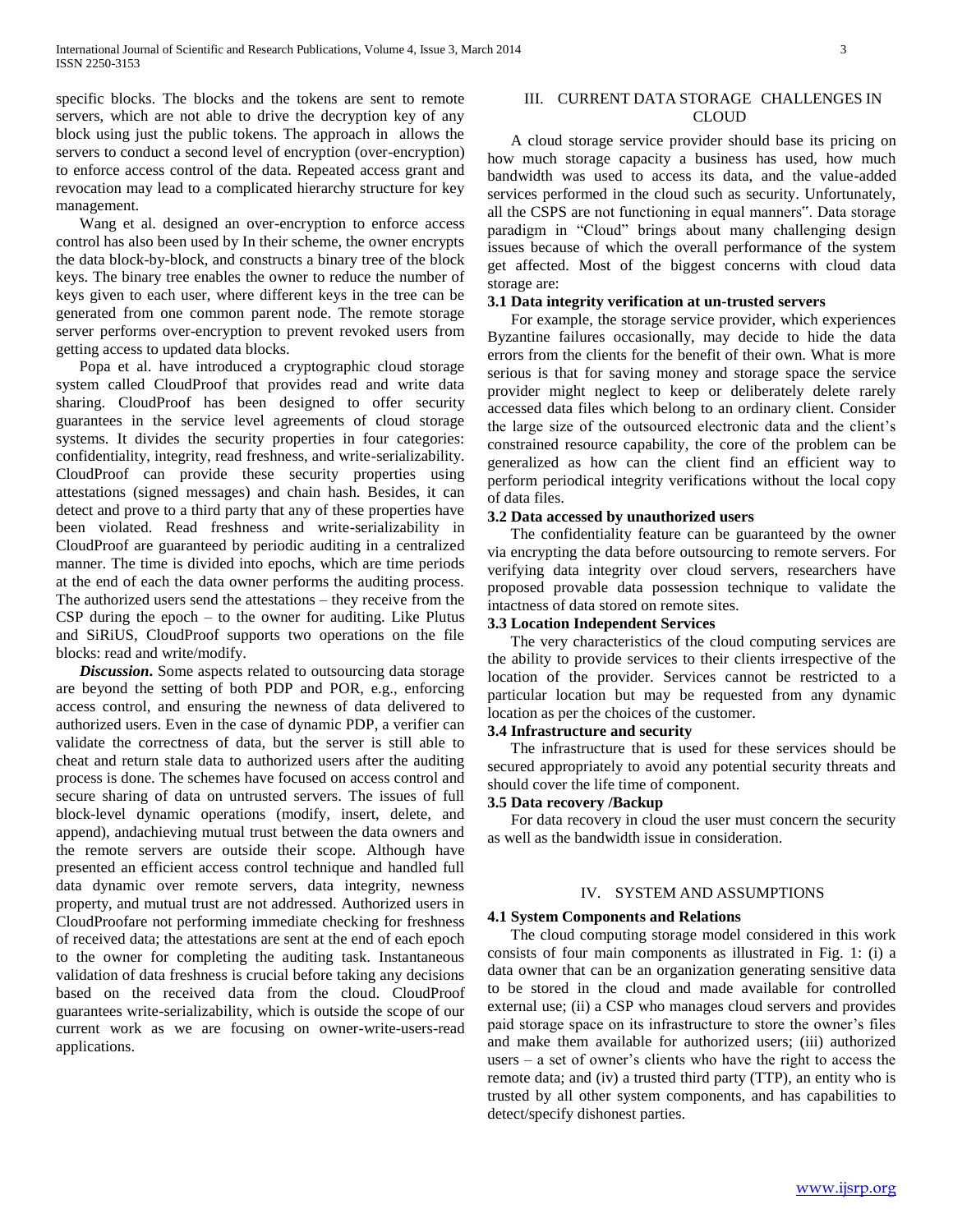

*Fig. 1, Cloud data storage system model*

 In Fig. 1, the relations between different system components are represented by double-sided arrows, where solid and dashed arrows represent trust and distrust relations, respectively. For example, the data owner, the authorized users, and the CSP trust the TTP. On the other hand, the data owner and the authorized users have mutual distrust relations with the CSP. Thus, the TTP is used to enable indirect mutual trust between these three components. There is a direct trust relation between the data owner and the authorized users.

**Statement 1:** The idea of using a third party auditor has been used before in outsourcing data storage systems, especially for customers with constrained computing resources and capabilities .The main focus of a third party auditor is to verify the data stored on remote servers, and give incentives to providers for improving their services. The proposed scheme in this work uses the TTP in a slightly different fashion. The auditing process of the data received from the CSP is done by the authorized users, and we resort to the TTP only to resolve disputes that may arise regarding data integrity or newness. Reducing the storage overhead on the CSP side is economically a key feature to lower the fees paid by the customers. Moreover, decreasing the overall computation cost in the system is another crucial aspect. To achieve these goals, a small part of the owner's work is delegated to the TTP.

#### **4.2 Block-Level operations**

 The data owner has a file F consisting of m blocks to be outsourced to a CSP, where storage fees are pre-specified according to the used storage space. For confidentiality, the owner encrypts the data before sending to cloud servers. After data outsourcing, the owner can interact with the CSP to perform block-level operations on the file. These operations includes modify, insert, append, and delete specific blocks. In addition, the owner enforces access control by granting or revoking access rights to the outsourced data. An authorized user sends a dataaccess request to the CSP, and receives the data file in an encrypted form that can be decrypted using a secret key generated by the authorized user.

 The TTP is an independent entity, and thus has no incentive to collude with any party in the system. However, any possible leakage of data towards the TTP must be prevented to keep the outsourced data private. The TTP and the CSP are always online, while the owner is intermittently online. The authorized users are able to access the data file from the CSP even when the owner is offline.

# **4.3 Risk model**

 The CSP is untrusted, and thus the confidentiality and integrity of data in the cloud may be at risk. For economic reasons and maintaining a reputation, the CSP may hide data loss (due to hardware failure, management errors, various attacks), or reclaim storage by discarding data that has not been or is rarely accessed. To save the computational resources, the CSP may totally ignore the data update requests issued by the owner, or execute just a few of them. Hence, the CSP may return damaged or stale data for any access request from the authorized users. Furthermore, the CSP may not honor the access rights created by the owner, and permit unauthorized access for misuse of confidential data.

On the other hand, a data owner and authorized users may collude and falsely allege the CSP to get a certain amount of reimbursement. They may dishonestly claim that data integrity over cloud servers has been violated, or the CSP has returned a stale file that does not match the most recent modifications issued by the owner.

# **4.4 Requirements for Secure Storage**

# *4.4.1 Confidentiality:*

 Outsourced data must be protected from the TTP, the CSP, and users that are not granted access.

#### *4.4.2 Integrity:*

 Outsourced data is required to remain intact on cloud servers. The data owner and authorized users must be enabled to recognize data corruption over the CSP side.

#### *4.4.3 Newness:*

 Receiving the most recent version of the outsourced data file is an imperative requirement of cloud-based storage systems. There must be a detection mechanism if the CSP ignores any data-update requests issued by the owner.

#### *4.4.4 Access control:*

 Only authorized users are allowed to access the outsourced data. Revoked users can read unmodified data, however, they must not be able to read updated/new blocks.

#### *4.4.5 CSP's defense*:

 The CSP must be safeguarded against false accusations that may be claimed by dishonest owner/users, and such a malicious behavior is required to be revealed.

 Combining the confidentiality, integrity, newness, access control, and CSP's defense properties in the proposed scheme enables the mutual trust between the data owner and the CSP. Thus, the owner can benefit from the wide range of facilities offered by the CSP, and at the same time, the CSP can mitigate the concern of cheating customers.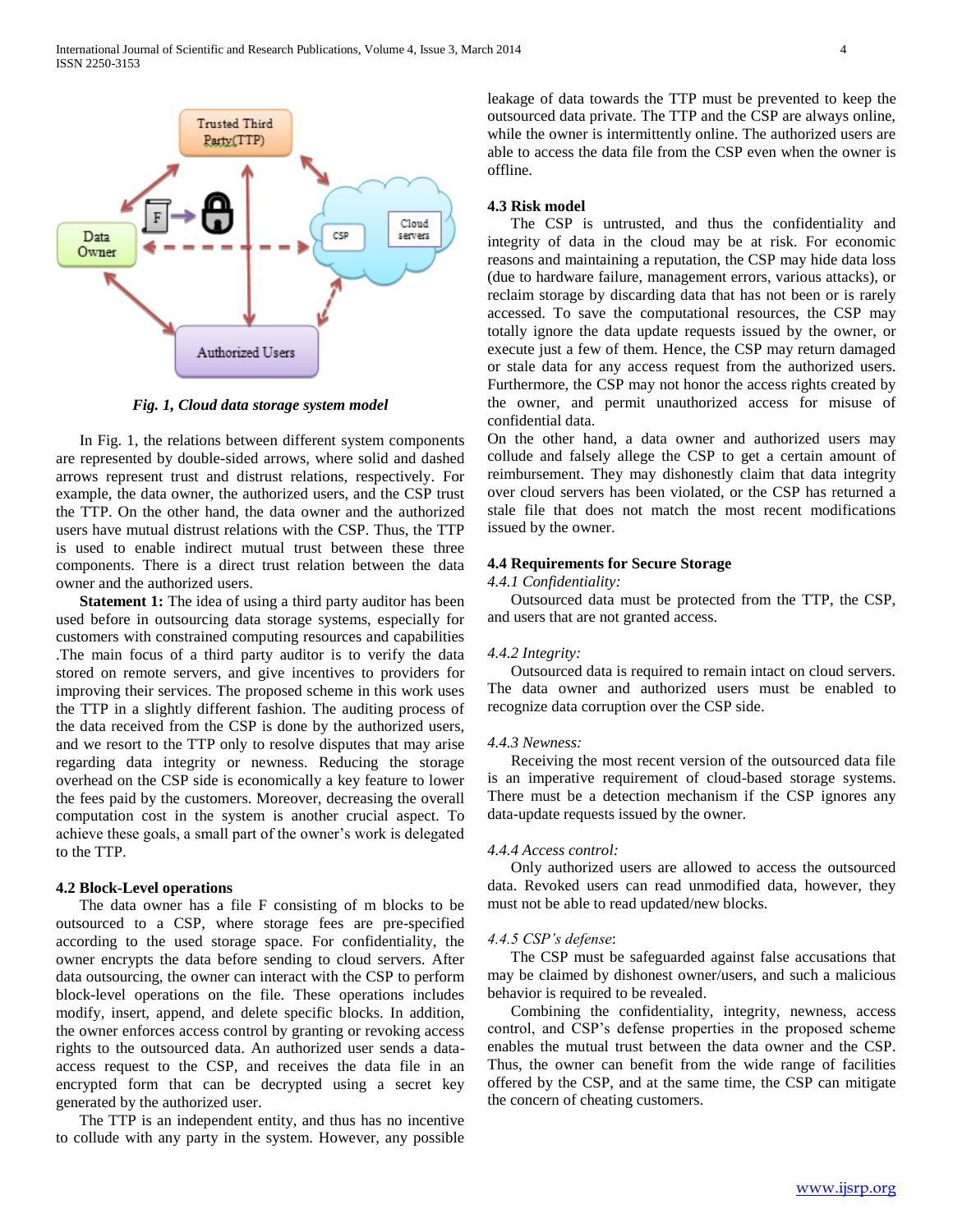#### **4.5 System Preliminaries**

#### *4.5.1 Lazy Revocation*

 The data owner can revoke the rights of some authorized users for accessing the outsourced data, the user can access the unmodified data block he cannot access the updated or new block.

#### *4.5.2 Key Rotation*

 Key rotation is the technique user can generate a sequence of key by using initial key and a master secret key it has to property (i) the owner of the master secret key can generate next key in sequence (ii) Authorized users knowing the sequence of key can generate the previous keys.

#### *4.5.3 Broadcast Encryption (bENC)*

 bENC is to enforce the access control over the outsourced data. This allows the broadcaster to encrypt the data for a set of arbitrary user, the set of user only can decrypt the message.

# V. PROPOSED STORAGE SCHEMA

#### **5.1 Existing scheme**

 Once the data has been outsourced to a remote CSP, which may not be trustworthy, the owner loses the direct control over the sensitive data. This lack of control raises the data owner's concerns about the integrity of data stored in the cloud. Conversely, a dishonest owner may falsely claim that the data stored in the cloud is corrupted to get some compensation. This mutual distrust between the data owner and the CSP, if not properly handled, may hinder the successful deployment of cloud architecture.

 A straightforward solution to detect cheating from any side(data owner or CSP) is through using authentication tags (digital signatures). For a file  $F = {b_j}$  $j_{1 \le j \le m}$ , the owner attaches a tag *OWNσj* with each block before outsourcing. The tags are generated per block not per file to enable dynamic operations at the block level without retrieving the whole outsourced file. The owner sends *{bj,OWNσj}1≤j≤m* to the CSP, where the tags *{OWNσj}1≤j≤m* are first verified. In case of failed verification, the CSP rejects to store the data blocks and asks the owner to resend the correct tags. If the tags are valid, both the blocks and the tags are stored on the cloud servers. The tags *{OWNσj}1≤j≤m*  achieve non-repudiation from the owner side. When an authorized user (or the owner) requests to retrieve the data file, the CSP sends  $\{b_j \text{OWN} \sigma_j \text{CSP} \sigma_j\}_{1 \leq j \leq m}$ , where  $CSP \sigma_j$  is the CSP's signature/tag on  $b_j$ //*OWN* $\sigma_j$ . The authorized user first verifies the tags *{CSPσj}1≤j≤m*. In case of failed verification, the user asks the CSP to re-perform the transmission process. If  $\{CSP\sigma_j\}_{1 \leq j \leq m}$  are valid tags, the user then verifies the owner's tag  $OWN\sigma_i$  on the block *bj*∀*j*. If any tag *OWNσ<sup>j</sup>* is not verified, this indicates the corruption of data over the cloud servers. The CSP cannot repudiate such corruption for the owner's tags *{OWNσj}1≤j≤m*  are previously verified and stored by the CSP along with the data blocks. Since the CSP's signatures  $\{CSP\sigma_j\}_{1\leq i\leq m}$  are attached with the received data, a dishonest owner cannot falsely accuse the CSP regarding data integrity. Although the previous straightforward solution can detect cheating from either side, it cannot guarantee the newness property of the outsourced data; the CSP can replace the new blocks and tags with old versions

without being detected (*replay attack*). The above solution increases the storage overhead – especially for large files in order of gigabytes – on the cloud servers as each outsourced block is attached with a tag. Moreover, there is an increased computation overhead on different system components; the data owner generates a signature for each block, the CSP performs a signature verification for each outsourced block, and the authorized user (or the owner) verifies two signatures for each received block from the cloud servers. Thus, for a file F containing *m* blocks, the straightforward solution requires *2m* signature generations and *3m*signature verifications, which may be computationally a challenging task for large data files. For example, if the outsourced file is of size 1GB with 4KB block size, the straightforward solution requires  $2^{19}$  signature generations and  $3 \times 2^{18}$  signature verifications. If the CSP receives the data blocks from a trusted entity (other than the owner), the block tags and the signature operations are not needed since the trusted entity has no incentive for repudiation or collusion. Therefore, delegating a small part of the owner's work to the TTP reduces both the storage and computation overheads. However, the outsourced data must be kept private and any possible leakage of data towards the TTP must be prevented.

#### **5.2 Overview Logic**

 The proposed scheme in this work addresses important issues related to outsourcing data storage: *data dynamic, newness, mutual trust,* and *access control.* The owner is allowed to update and scale the outsourced data file. Validating such dynamic data and its newness property requires the knowledge of some metadata that reflects the most recent modifications issued by the owner. Moreover, it requires the awareness of block indices to guarantee that the CSP has inserted, added, or deleted the blocks at the requested positions. To this end, the proposed scheme is based on using combined hash values and a small data structure, which we call block status table (BST). The TTP establishes the mutual trust among different system components in an indirect way. For enforcing access control of the outsourced data, the proposed scheme utilizes and combines three cryptographic techniques: *bENC, lazy revocation,* and *key rotation*. The bENC enables a data owner to encrypt some secret information to only authorized users allowing them to access the outsourced data file. Through lazy revocation, revoked users can read unmodified data blocks, while updated/new blocks are encrypted under new keys generated from the secret information broadcast to the authorized users. Using key rotation, the authorized users are able to access both updated/new blocks and unmodified ones that are encrypted under older versions of the current key.

#### **5.3 Representations**

- **F** is a data file to be outsourced composed of a sequence of m blocks, i.e.,  $F = \{b_1, b_2, ..., b_m\}$
- $\triangleright$  **h** is a cryptographic hash function
- $\triangleright$  **DEK** is a data encryption key
- **EDEK**is a symmetric encryption algorithm under DEK, e.g., AES (advanced encryption standard)
- $\triangleright$  **E**<sup>1</sup><sub>DEK</sub> is a symmetric decryption algorithm under DEK
- $\triangleright$   $\mathbf{F}^{-1}$  is an encrypted version of the file blocks
- **FHTTP**is a combined hash value for F-1, and is computed and stored by the TTP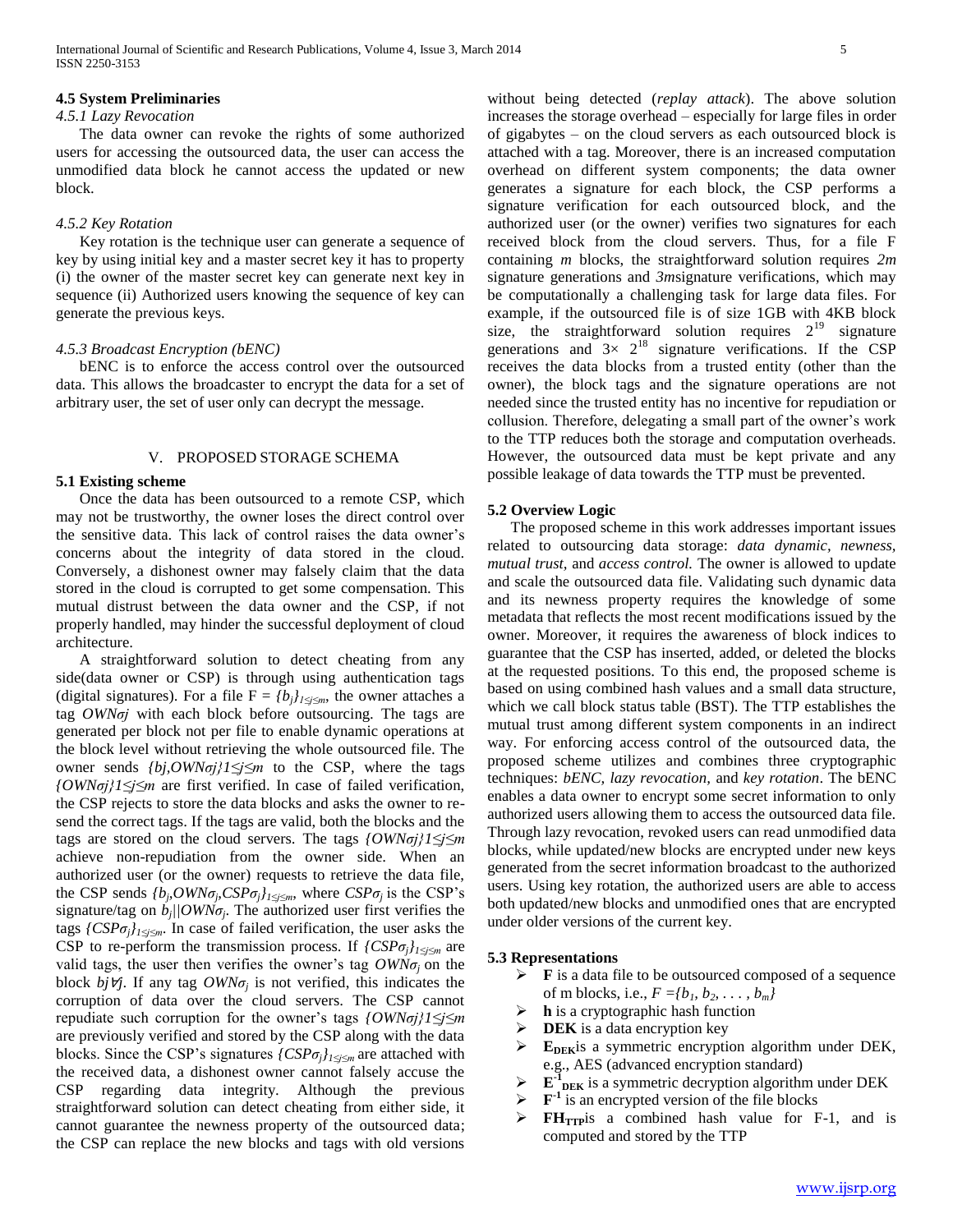- $\triangleright$  **TH**<sub>TTP</sub> is a combined hash value for the BST, and is computed and stored by the TTP
- **ctr** is a counter kept by the data owner to indicate the version of the most recent key
- $\triangleright$  **Rot=<ctr,bENC(K<sub>ctr</sub>)**>is a rotator, where bENC(K<sub>ctr</sub>) is a broadcast encryption of the key K.
- ⊕ is anXOR Operator

#### **5.4 Block Status table (BST)**

 To reduce the computational task in the owner and CSP side, the trusted third party (TTP) is introduced to reduce generation of block tags and signature verification. Now validation of outsourced dynamic data and newness property are addressed in proposed schema, this is based on combined hash value and a small data structure called block status table (BST). The TTP established mutual trust among different system component. To enforce access control of outsourced data, this schema use cryptographic techniques: bENC, Key rotation and Lazy revocation. Block status table (BST) is a small dynamic data structure used to reconstruct and access the file blocks outsourced to the CSP. This table consist of the columns *Serial Number(SN*) is an index to the file blocks. It shows the physical locations of each blocks in the data file. *Block Number(BN)* is a counter to make logical numbering to each file blocks. *Key*   $Version(KV)$  is to indicate the version of the key used to encrypt the blocks in the data file. The BST is implemented as a linked list to simplify the insertion and deletion of table entity. *SN* is a simple index to the table so it is not needed. Where *BN* and *KV* is an integer of *8m* bytes, where *m* is the number of blocks in the file. When a data file is created initially counter (ctr) and *KV*is set to 1. When a block level modifications is performed then ctr is increased by 1 and *KV* of the modified/new block is set to ctr.

Fig 2 shows some examples on changes made in BST due to different dynamic operation on file  $F = {b_j}_{1 \leq j \leq 8}$ . (Fig2.a) ctr is set to 1,  $SN_j = BN_j = j$ , and  $KV_j = 1$ :  $1 \leq j \leq 8$ . (Fig 2.b) shows no change for updating the block at position 5 since no revocation is performed. (Fig 2.c) inserting new block after position 3 for a file F with new entry (4, 9, 1) here 4 is the physical position of newly created block and 9 is the logical number and the version number of key used to encrypt the file block is 1. The first revocation in the system increment the ctr by 1, now ctr =2, (Fig 2.d) now modify the block at the position five, new key is used for encryption of block number 4 now the table entity in the position five is (5, 4, 2). (Fig 2.e) shows new block is inserted in position 7 and the second revocation is done, which increments ctr by 1 and the table entity is (7, 10, 3) (Fig 2.f) shows the deleting the

block at position 2 from the data file all the sub sequent entity are pop up by 1 step upward.



*Fig.2,Changes in the BST due to different dynamic operations on a file F = {bj}1≤j≤8.*

#### **5.5 System Setup and File Preparation**

 The setup is done only once during the life time of the data storage system, which may be for tens of years. The system setup has two parts: one is done on the owner side, and the other is done on the TTP side.

#### *5.5.1 Owner Role*

 The data owner initializes ctr to 1, and generates an initial secret key  $K_{ctr}/K_1$ .  $K_{ctr}$  can be rotated forward following user revocations, and rotated backward to enable authorizedusers to access blocks that are encrypted under older versions of  $K_{\text{ctr}}$ . For a file  $F = \{b_i\}_{1 \le i \le m}$ , the owner generates a BST with  $SN_i = BN_i$  $=j$ , and  $KV_j$  = ctr. To achieve privacy-preserving, the owner creates an encrypted file version  $\tilde{F} = {\tilde{\delta}_{i}}_{1\leq i \leq m}$ Moreover, the owner creates a rotator *Rot=<ctr,bENC(Kctr)>*, where bENC enables only authorized users to decrypt  $K_{\text{ctr}}$  and access the outsourced file. The owner sends  $\{\tilde{F}, BST, Rot\}$  to the TTP, and deletes the data file from itslocal storage.

Embedding  $BN$  *j* with the block  $b_i$  during the encryption process helps in reconstructing the file blocks in the correct order. If the encrypted blocks are not corrupted over cloud servers, but randomly delivered to an authorized user, the latter can utilize the embedded *BNj*and the BST to orderly reconstruct the data file F.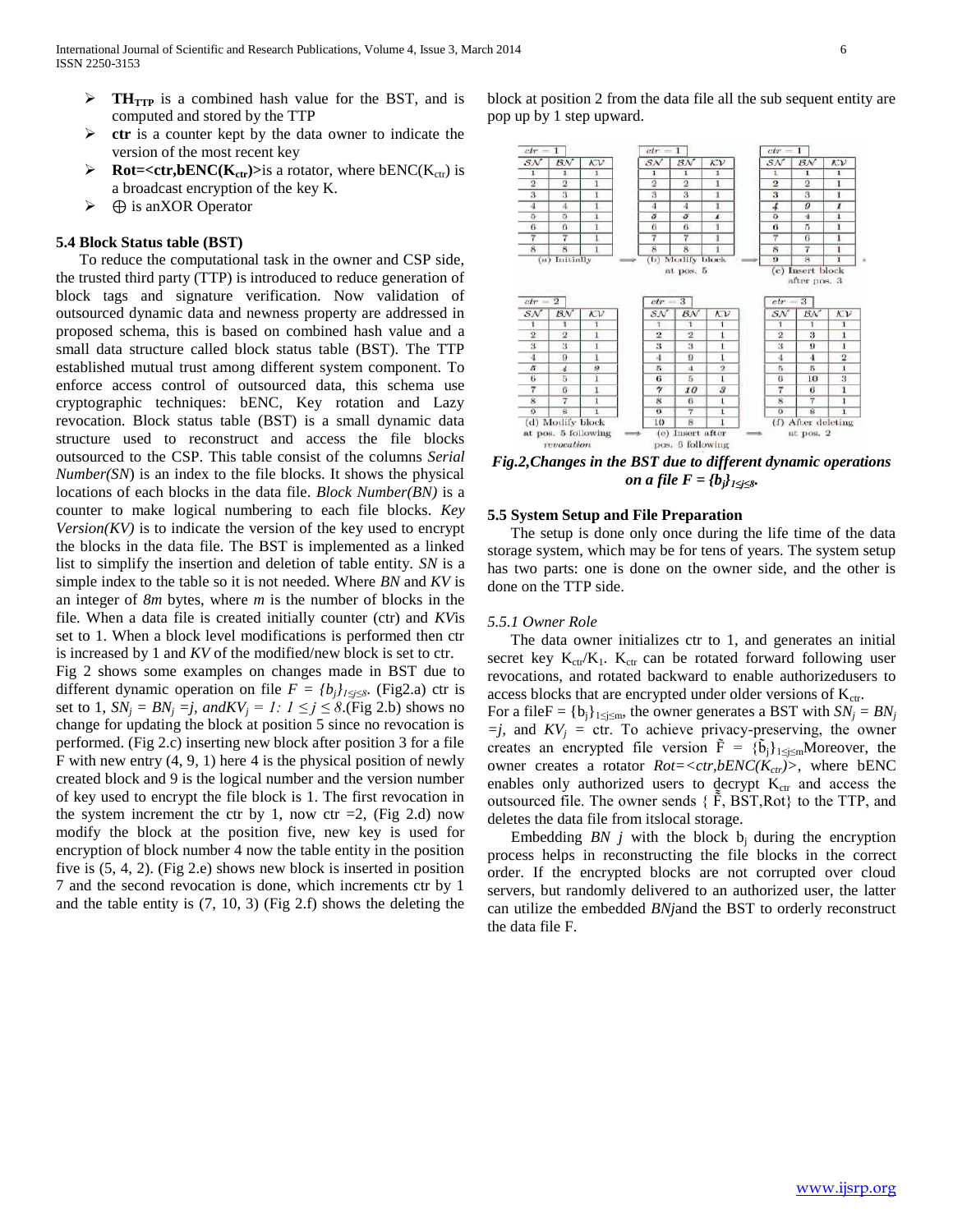International Journal of Scientific and Research Publications, Volume 4, Issue 3, March 2014 7 ISSN 2250-3153



Fig.2, Setup and file preparation for data outsourcing

#### *5.5.2 TTP Role*

 A small part of the owner's work is delegated to the TTP toreduce the storage overhead and lower the overall system computation. For the TTP to resolvedisputes that may arise regarding data integrity/newness, it computes and locally stores combinedhash values for the encrypted file  $\tilde{F}$  and the BST. The TTP computes  $FHTTP = \bigoplus_{j=1}^{m} h(\tilde{b}_j)$  and  $TH_{TTP} = \bigoplus_{j=1}^{m} h(BN_j)$ KV  $_i$ ), then sends  $\{ \tilde{F}$ , BST $\}$  to the CSP. The TTP keeps only  $FH_{TTP}$  on its local storage.

**Statement 2:** The BST is used by the authorized users to reconstruct and access the outsourced data file. The proposed scheme in this work assumes that the data owner is intermittently online and the authorized users are enabled to access the data file even when the owner is offline. To this end, the CSP stores a copy of the BST along with the outsourced data file. When an authorized user requests to access the data, the CSP responds by sending both the BST and the encrypted file e F. Moreover, the BST is used during each dynamic operation on the outsourced data file, where one table entry is modified/inserted/deleted with each dynamic change on the block level. If the BST is stored only on the CSP side, it needs to be retrieved and validated each time the data owner wants to issue a dynamic request on the outsourced file. To avoid such communication and computation overheads, the owner keeps a local copy of the

 BST, and thus there are two copies of the BST: one is stored on the owner side referred to as  $BST_0$ , and the other is stored on the CSP side referred to as  $BST_C$ . Recall that the BST is a small dynamic data structure with a table entry size = 8 bytes. For 1GB file with 4KB block size, the BST size is only 2MB (0.2% of the file size). Table 1 summarizes the data stored by each component in the proposed scheme.

| Owner              | TTP                        | CSP                    |  |  |
|--------------------|----------------------------|------------------------|--|--|
| ctr, Kctr, $BST_0$ | Rot, FHTTP<br><b>THTTP</b> | $F$ , BST <sub>C</sub> |  |  |

| TABLE 1: Data stored by each component in the system. |  |  |  |  |  |  |  |  |  |  |  |  |
|-------------------------------------------------------|--|--|--|--|--|--|--|--|--|--|--|--|
|-------------------------------------------------------|--|--|--|--|--|--|--|--|--|--|--|--|

#### **5.6 Dynamic Tasks on the Outsourced Data**

 The dynamic operations in the proposed scheme are performed at the block level via a request in the general form (BlockOp,TEntry<sub>BlockOp</sub>, j,KV<sub>j</sub>, h( $\hat{b}_j$ ), RevFlag,  $b^*$ ) where BlockOp corresponds to block modification (denoted by BM), block insertion(denoted by BI), or block deletion (denoted by BD). TEntry $_{\text{BlockOp}}$  indicates an entry in BST<sub>O</sub> correspondingto the issued dynamic request. The parameter j indicates the block index on which thedynamic operation is to be performed, *KVj* is the value of the key version at index  $j$  of  $BST<sub>O</sub>$  before running a modification operation, and  $h(b<sub>i</sub>)$  is the hash value of the block at index j beforemodification/deletion. *RevFlag* is a 1-bit flag (true/false and is initialized to false) to indicatewhether a revocation has been performed, and *b*<sup>\*</sup> is the new block value.

#### *5.6.1 Modification*

 Data modification is one of the most frequently used dynamic operations in theoutsourced data. For a file*F* = *{b*1*, b*2*, . . . ,bm}*, suppose the owner wants to modify a block *bj*with a block b'j .The owner uses the technique of one-sender-multiplereceiver(OSMR) transmission to send the modify request to both the CSP and the TTP.The TTP updates the combined hash value FH<sub>TTP</sub>for F through the step FH<sub>TTP</sub> = FH<sub>TTP</sub> $\bigoplus h(\tilde{b}_j) \bigoplus h(\tilde{b}_j)$ , which simultaneously replaces the hash of the old block  $h(b)$ with the new one  $h(b')$ . This is possible due to the basic properties of the ⊕operator. The same idea is used whenRevFlag  $=$  true to update the combined hash value TH<sub>TTP</sub> on the TTP side by replacing thehash of the old table entry at index j with the hash of the new value.

# *5.6.2 Insertion*

 In a block insertion operation, the owner wants to insert a new block  $\overline{b}$  after indexj in a file  $F = \{b1, b2, \ldots, bm\}$  i.e., the newly constructed file  $F' = \{b_1, b_2, \ldots, b_j, \overline{b}, \ldots, b_m + 1\}$ , where  $b_{i+1} = \overline{b}$ . The block insertion operation changes the logical structure of the file, whileblock modification does not.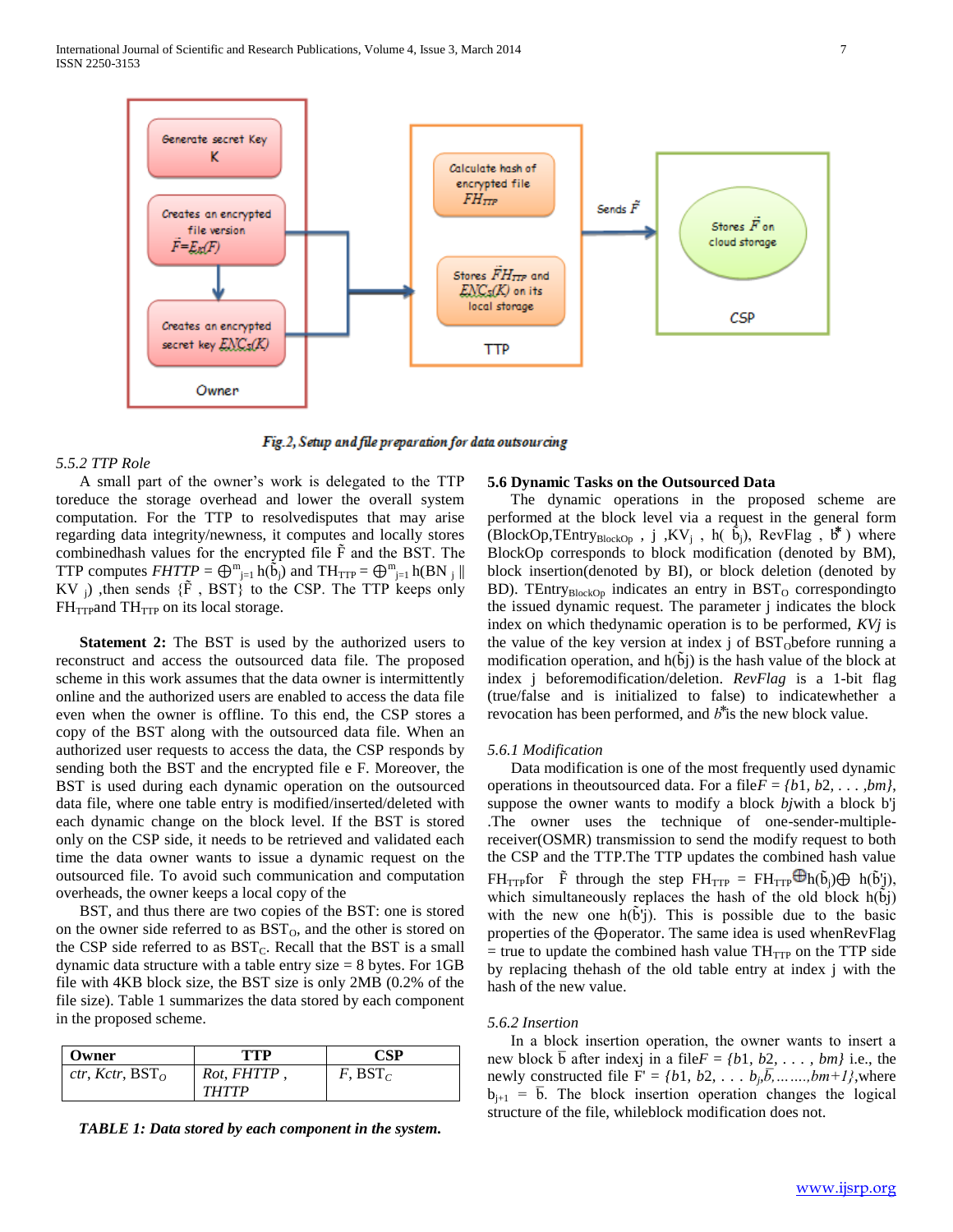#### *5.6.3 Append*

 Block append operation means adding a new block at the end of the outsourced data.It can simply be implemented via insert operation after the last block of the data file.

#### *5.6.4 Deletion*

 Block deletion operation is the opposite of the insertion operation. When one block isdeleted all subsequent blocks are moved one step forward. The step  $FH_{TTP} = FH_{TTP} \bigoplus h(\tilde{b}_j)$  is used to delete the hash value of the  $\tilde{b}_j$  from the combined hash  $FH_{TTP}(properties of \Theta)$  The same idea is used with the  $TH_{TTP}$  value.

#### **5.7 Data Access and Cheating Detection**

 An authorized user sends a data-access request to both the CSP and the TTP to access the outsourced file. The user receives  $\{\tilde{F}, \text{BST}_C \sigma_F, \sigma_T\}$  from the CSP, and  $\{FH_{TTP}, TH_{TTP}, Rot\}$  from the TTP. For achieving non-repudiation, the CSP generates two signatures  $\sigma_F$  and  $\sigma_T$  for F and BST<sub>C</sub>, respectively.

#### *5.7.1 Verification of encrypted data file*

 The authorized user verifies the signatures, and proceeds with the data access procedure only if both signatures are valid. The authorized user verifies the contents of  $BST_C$  entries by computing TH<sub>U</sub> =  $\bigoplus_{j=1}^{m} h(BN_j|/KV_j)$ , and comparing it with the authentic value  $TH_{TTP}$  received from the TTP. If the user claims that TH<sub>U</sub>  $\neq$  TH<sub>TTP</sub>, a report is issued to the owner and the TTP is invoked to determine the dishonest party. In case of  $TH_U =$  $TH_{TTP}$ , the user continues to verify the contents of the file  $\ddot{F}$  by computing  $FH_U = \bigoplus_{j=1}^m h(\tilde{b}_j)$  and comparing with  $FH_{TTP}$ . If there is a dispute that  $FH_U \neq FH_{TTP}$ , the owner is informed and we resort to the TTP to resolve such a conflict.

For the authorized user to access the encrypted file  $\ddot{F}$  =  $\{\tilde{b}_j\}_{1 \leq j \leq m}$ , BST<sub>C</sub> and *Rot* are used to generate the key *DEK* that decrypts the block bj. The component  $bENC(K_{ctr})$  of *Rot* is decrypted to get the most recent key  $K_{ctr}$ . Using the key rotation technique, the user rotates  $K_{\text{ctr}}$  backward with each block until it reaches the version that is used to decrypt the block  $\tilde{b}_j$ . Both *ctrand* the key version  $KV_i$  can determine how many rotation steps for  $K_{\text{ctr}}$  with each block  $\tilde{b}_j$ . Decrypting the block  $\tilde{b}_j$  returns  $(BN_j/|b_j)$ . Both  $BN_j$  and  $BST_c$  are utilized to get the physical block position  $SN<sub>j</sub>$  into which the block  $b<sub>j</sub>$  is inserted, and thus the file F is reconstructed in plain form.

 **Optimization** The backward key rotation done can be highly optimized by computing a set of keys  $Q = \{K_i\}$  from  $K_{\text{ctr}}$ . Each K<sub>i</sub>in Q is the result of rotating K<sub>ctr</sub> backward *ctr*−*I* times. For example, if ctr= 20, a set  $Q = \{K_1, K_5, K_{10}, K_{15}\}$ can be computed from  $K_{\text{ctr}}$ . To decrypt a block  $\tilde{b}_j$ , the authorized user chooses one key K<sub>i</sub> from Q, which has the minimum positive *distance i− KV*<sup>*j*</sup>. Then,  $K_i$  is rotated backward to get the actual key that is used to decrypt the block  $\tilde{b}_j$ . A relatively large portion of the outsourced data is kept unchanged on the CSP, and thus  $K_1$  from Q can be used to decrypt many blocks without any further key rotation. The size of Q is negligible compared with the size of the received data file.

#### *5.7.2 Cheating Detection Procedure*

 Fig. 4 shows how the TTP determines the dishonest party in the system. The TTP verifies the signatures  $\sigma_T$  and  $\sigma_F$ , which are previously verified and accepted by theauthorized user. If any signature is invalid, this indicates that the owner/user is dishonest for corrupting either the data or the signatures. In case of valid signatures, the TTP computes temporary combined hash values  $TH_{temp} = \bigoplus_{j=1}^{m} h(BN_j)/KV_j$  and  $FH_{temp} = \bigoplus_{j=1}^{m} h(\tilde{b}_j)$ . If  $TH_{temp} \neq TH_{TTP}$  or  $FH_{temp} \neq FH_{TTP}$ , this indicates that the CSP is dishonest for sending corrupted data, otherwise the owner/user is dishonest for falsely claiming integrity violation of received data.

#### VI. PERFORMANCE ANALYSIS

#### **6.1 Settings and Overheads**

 The data file F used in our performance analysis is of size 1GB with 4KB block size. Without loss of generality, we assume that the desired security level is 128-bit. Thus, we utilize a cryptographic hash *h* of size 256 bits (e.g., SHA-256), an elliptic curve defined over Galois field  $GF(p)$  with  $|p| = 256$  bits (used for bENC), and BLS (Boneh-Lynn-Shacham) signature of size 256 bits (used to compute  $\sigma$ <sub>F</sub>and $\sigma$ <sub>T</sub>). Here we evaluate the performance of the proposed scheme by analyzing the storage, communication, and computation overheads. We investigate overheads that the proposed scheme brings to a cloud storage system for static data with only confidentiality requirement. This investigation demonstrates whether the features of our scheme come at a reasonable cost. The computation overhead is estimated in terms of the used cryptographic functions, which are notated . Let m and n denote the number of file blocks and the total number of system users, respectively. It presents a theoretical analysis for the storage, communication, and computation overheads of the proposed scheme. It summarizes the storage and communication overheads for our data file F (1GB with 4KB block size) and 100,000 authorized users.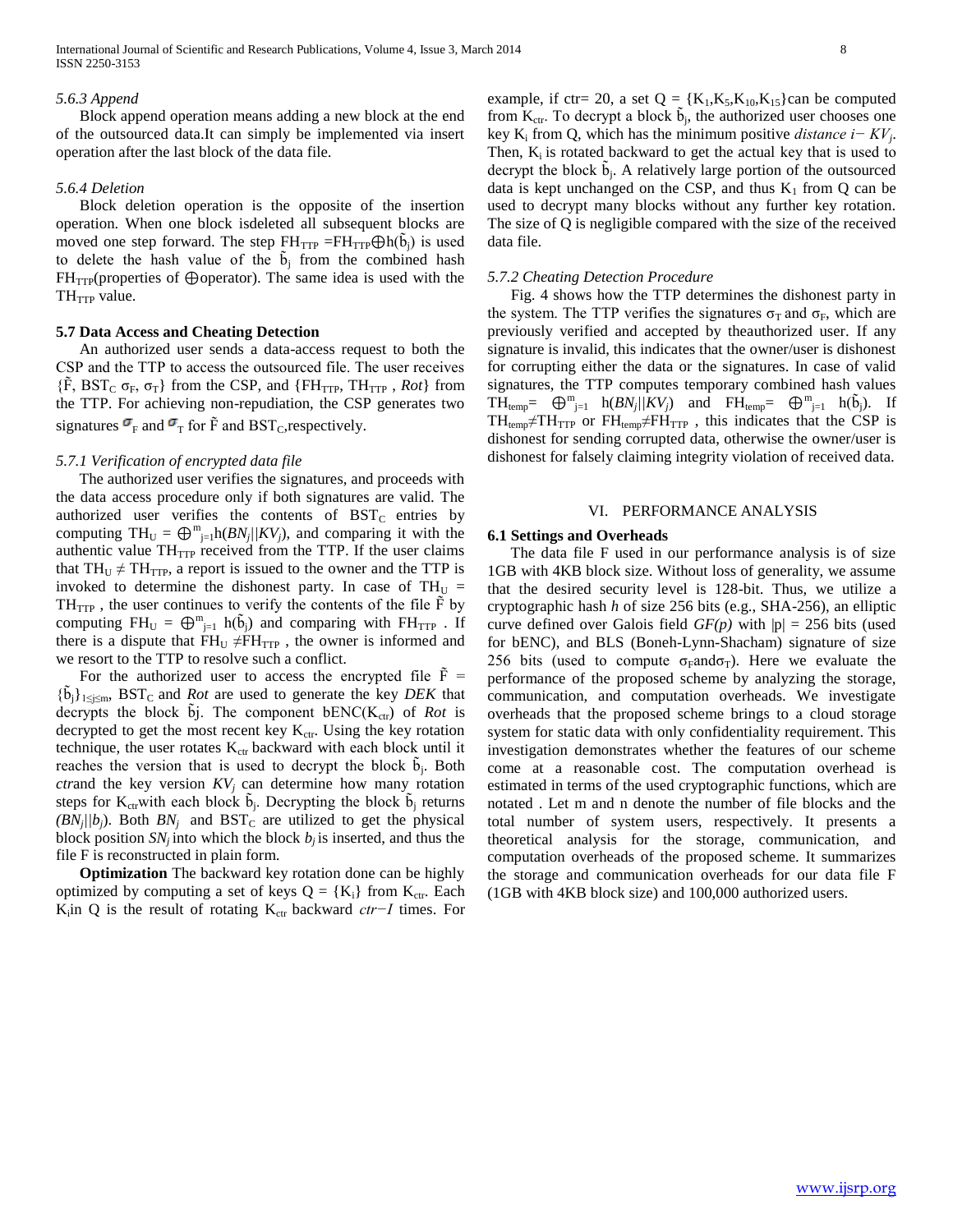

Fig.3, Data access and Verification of encrypted data file

# **Observations**

 **Storage overhead** It is the additional storage space used to store necessary information other than the outsourced file  $\tilde{F}$ . The overhead on the owner side is due to storing  $BST_0$ . An entry of  $BST<sub>O</sub>$ is of size 8 bytes (two integers), and the total number of entries equals the number of file blocks *m*.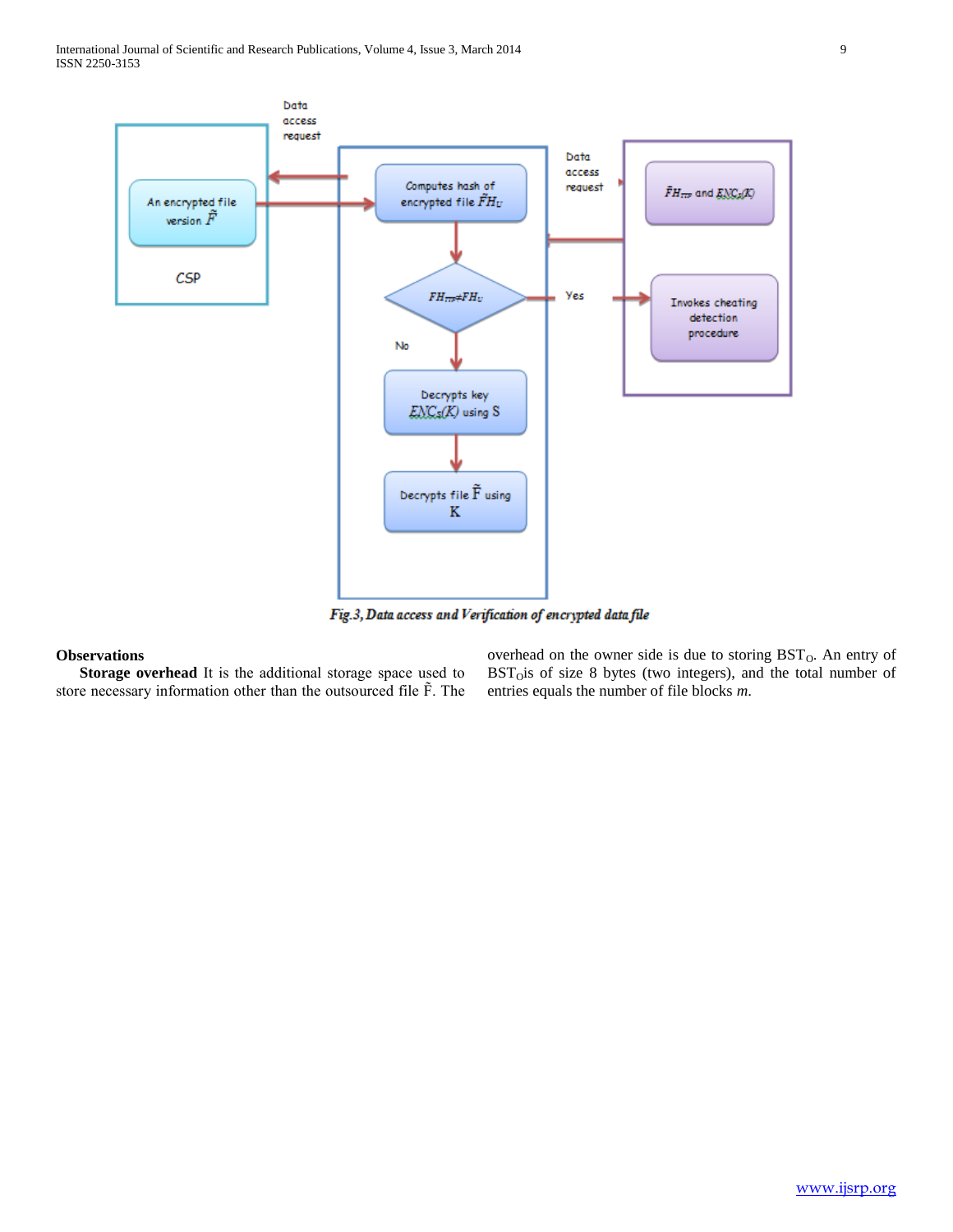International Journal of Scientific and Research Publications, Volume 4, Issue 3, March 2014 10 ISSN 2250-3153



Fig.4, Cheating detection procedure

 During implementation *SN* is not needed to be stored in  $BST<sub>O</sub>$ ; *SN* is considered to be the entry/table index  $(BST<sub>O</sub>$ is implemented as a linkedlist). The size of  $BST<sub>0</sub>$  for the file F is only2MB (0.2% of F).  $BST_0$  size can be further reducedif the file *F* is divided into larger blocks (e.g., 16KB). Like the owner, the storage overhead on the CSP side comes from the storage of  $BST<sub>C</sub>$ . To resolve disputes that may arise regarding data integrity or newness property, the TTP stores  $\rm{FH}_{TTP}$  and  $\rm{TH}_{TTP}$  , each of size 256 bits. Besides, the TTP stores  $Rot = ,$  $bENC(K_{ctr})$ >that enables the data owner to enforce access control for the outsourced data. The *ctr* is 4 bytes, and bENC has storage complexity  $O(\sqrt{n})$ , which is practical for an organization (data owner) with  $n = 100,000$  users. A point on the elliptic curve used to implement bENC can be represented by 257 bits ( $\approx$  32 bytes) using compressed representation .Therefore, the storage overhead on the TTP side is close to 10KB, which is independent of the outsourced file size. Overall, the storage overhead for the file F is less than 4.01MB ( $\approx$  0.4% of F).

 **Communication overhead** It is the additional information sent along with the outsourced data blocks. Duringdynamic operations, the communication overhead on the owner side comes from the transmission of a block operation *BlockOP* (can be represented by 1 byte), a table entry  $TEntry_{BlockOP}$  (8 bytes), and a block index j (4bytes). If a block is to be modified following a revocation process, *KVj*(4 bytes) is sent to the TTP. Moreover, incase of a block modification/deletion, the owner sendsa hash (32 bytes) of the block to be modified/deleted to the TTP for updating  $FH_{TTP}$ . Recall that the owner also sends *Rot* (4) *+ 32 √n bytes)* to the TTP if block modifications/ insertions are to be performed following user revocations. Therefore, in the worst case scenario (i.e., block modifications following revocations), the owner's overhead is less than 10KB. The Rot represents the major factor in the communication overhead, and thus the overhead is only 45 bytes if block modification/deletion operations are to be performed without revocations (only 13 bytes for insertion operations). In practical applications, the frequency of dynamic requests to the outsourced data is higher than that of user revocations. Hence, the communication overhead due to dynamic changes on the data is about 1% of the block size (the block is 4KB in our analysis). As a response to access the outsourced data, the CSP sends the file along with σ<sub>F</sub>(32 bytes), σ<sub>T</sub>(32 bytes), and BST<sub>C</sub> (8m bytes). Moreover, the TTP sends  $FH_{TTP}(32 \text{ bytes})$ ,  $TH_{TTP}(32 \text{ bytes})$ , and *Rot*. Thus, the communication overhead due to data access is  $64 + 8m$  bytes on the CSP side, and  $68 + 32 \sqrt{n}$  bytes on the TTP side. Overall, to access the file F, the proposed scheme has communication overhead close to 2.01MB ( $\approx$  0.2% of F).

 **Computation overhead:** A cloud storage system for static data with only confidentiality requirement has computation cost for encrypting the data before outsourcing and decrypting the data after being received from the cloud servers. For the proposed scheme, the computation overhead on the owner side due to dynamic operations (modification/insertion) comes from computing  $DEK = h(Kctr)$  and encrypting the updated/inserted block, i.e., the overhead is one hash and one encryption operations. If a block modification/insertion operation is to be performed following a revocation of one or more users, the owner performs  $FR$  to roll  $K<sub>ctr</sub>$  forward, and bENC to generate the Rot. Hence, the computation overhead on the owner side for the dynamic operations is  $h + E_{DEK} + FR + bEnc(worst case)$ scenario). Updating  $BST_0$  and  $BST_C$  is done without usage of cryptographic operations (add, remove, or modify a table entry).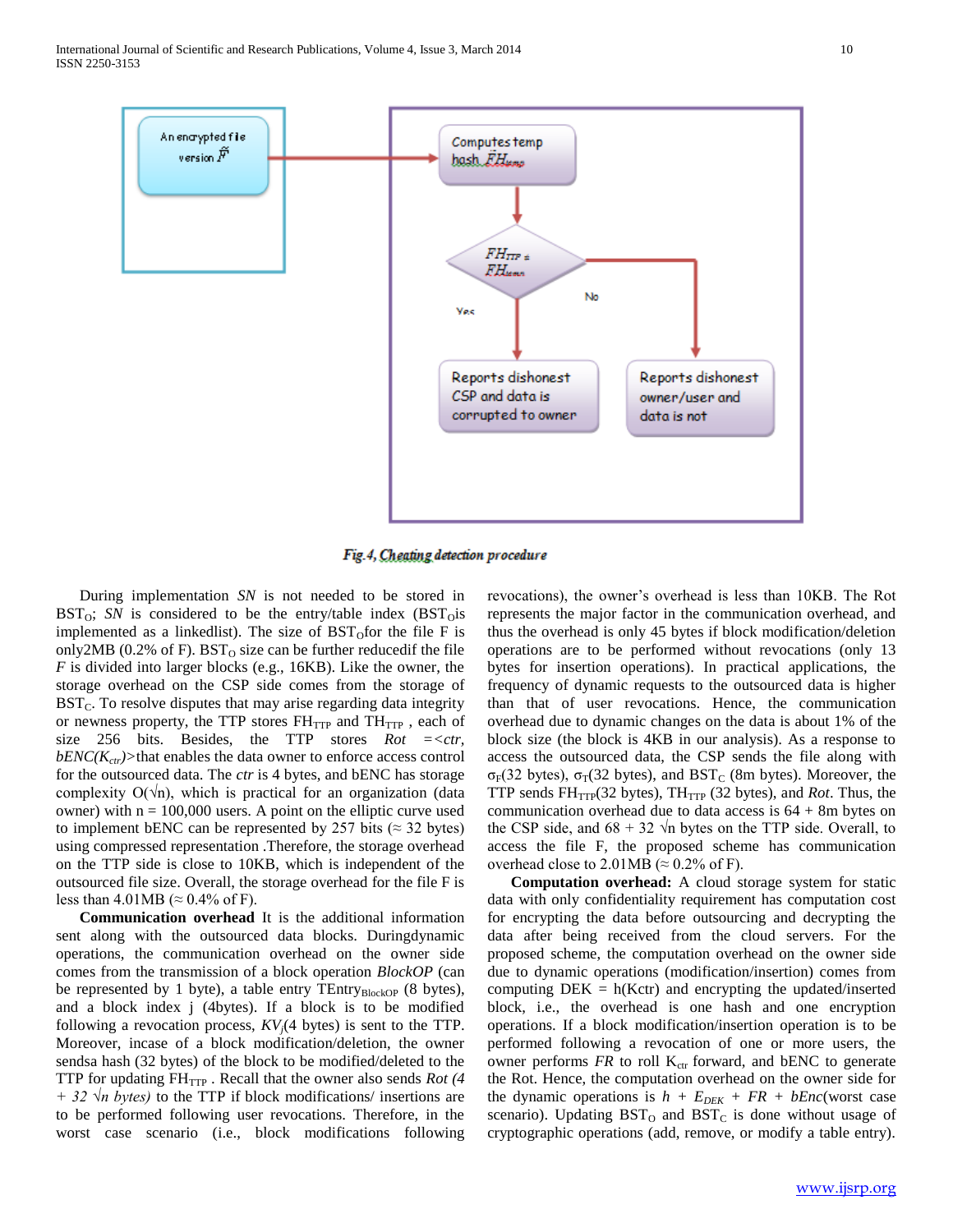To reflect the most recent version of the outsourced data, the TTP updates the values  $FH_{TTP}$  and  $TH_{TTP}$ . If no revocation has been performed before sending a modify request, only  $FH_{TTP}$  is updated on the TTP side. Therefore, the maximum computation overhead on the TTP side for updating both  $FH_{TTP}$  and  $TH_{TTP}$  is *4h*. Before accessing the data received from the CSP, theauthorized user verifies two signatures (generated by the CSP), BSTC entries, and the data file. These verifications cost  $2V_{\sigma}$ + 2*mh*. Moreover, the authorized user decrypts bENC(K<sub>ctr</sub>) part in the *Rot* to get  $K_{\text{ctr}}$ . For each received block,  $K_{\text{ctr}}$  is rotated backward to obtain the actual key that is used to decrypt the data block. The optimized way of key rotation (using the set Q) highly affects the performance of data access; many blocks need a few or no rotations. Moreover, one hash operation is performed per block to compute DEK. Overall, the computation overhead due to data access is 2  $V_q$ + 3mh + bENC<sup> $-I$ </sup> + [BR] on the owner side, and  $2S<sub>σ</sub>$ on the CSP side. For determining a dishonest party, the TTP verifies  $\sigma_{T}$ and $\sigma_{F}$ . In case of valid signatures, the TTP proceeds to compute  $TH_{temp}$  and  $FH_{temp}$ . The values  $TH_{temp}$  and  $FH_{temp}$ are compared with TH<sub>TTP</sub> and  $FH_{TTP}$ , respectively. Hence, the maximum computation overhead on the TTP side due to cheating detection is  $2V_{\sigma}$ + 2*mh*.

# VII. ENACTMENT AND EXPERIMENTAL VALUATION

# **7.1 Enactment**

 We have implemented the proposed scheme on top of Amazon Elastic Compute Cloud (Amazon EC2) andAmazon Simple Storage Service (Amazon S3) cloud platforms. Our implementation of the proposed scheme consists of four modules: *OModule*(owner module), *CModule* (CSP module), *UModule*(user module), and *TModule* (TTP module). *OModule*, which runs on the owner side, is a library to be used by the owner to perform the owner role in the setup and file preparation phase. Moreover, this library is used by the owner during the dynamic operations on the outsourced data. *CModule* is a library that runs on Amazon EC2 and is used by the CSP to store, update, and retrieve data from Amazon S3. *UModule*is a library to be run at the authorized users' side, and include functionalities that allow users to interact with the TTP and the CSP to retrieve and access the outsourced data. *TModule*is a library used by the TTP to perform the TTP role in the setup and file preparation phase. Moreover, the TTPuses this library during the dynamic operations and todetermine the cheating party in the system.

#### **7.2 Implementation settings**

 In our implementation we use a "large" Amazon EC2 instance to run *CModule.*

 This instance type provides total memory of size 7.5GB and 4 EC2 Compute Units (2 virtual cores with 2 EC2 Compute Units each). One EC2 Compute Unit provides the equivalent CPU capacity of a 1.0 - 1.2GHz 2007 Opteron or 2007 Xeon processor. A separate server in the lab is used to run *TModule*. This server has Intel(R) Xeon(TM) 3.6GHz processor, 2.75GB RAM, and Windows XP operating system. The *OModule* is executed on a desktop computer with Intel(R) Xeon(R) 2GHz processor and 3GB RAM running Windows XP. A laptop with Intel(R) Core(TM) 2.2GHz processor and 4GB RAM running Windows 7 is used to execute the *UModule*. We outsource a data file of size 1GB to Amazon S3. Algorithms (hashing, broadcast encryption, digital signatures, etc.) are implemented using MIRACL library version 5.5.4. For a 128-bit security level, bENCuses an elliptic curve with a 256-bit group order. In the experiments, we utilize SHA-256, 256-bit BLS signature, and Barreto- Naehrig (BN) curve defined over prime field GF(p) with  $|p| = 256$  bits and embedding degree = 12.

#### **7.3 Experimental Valuation**

 Here we describe the experimental evaluation of the computation overhead the proposed scheme brings to a cloud storage system that has been dealing with static data with only confidentiality requirement.

 **Owner computation overhead**To experimentally evaluate the computation overhead on the owner side due to the dynamic operations, we have performed 100 different block operations (modify, insert, append, and delete) with number of authorized users ranging from 20,000 to 100,000. We have run our experiment three times, each time with a different revocation percentage. In the first time, 5% of 100 dynamic operations are executed following revocations. We increased the revocation percentage to 10% for the second time and 20% for the third time. Fig. 8 shows the owner's average computation overhead per operation. For a large organization (data owner) with 100,000 users, performing dynamic operations and enforcing access control with 5% revocations add about 63milliseconds of overhead. With 10% and 20% revocation percentages, which are high percentages than an average value in practical applications, the owner overhead is 0.12 and 0.25 seconds, respectively. Scalability (i.e., how the system performs when more users are added) is an important feature of cloud storage systems. The access control of the proposed scheme depends on the square root of the total number of system users. Fig. 8 shows that for a large organization with 105 users, performing dynamic operations and enforcing access control for outsourced data remains practical.

 **TTP computation overhead** In the worst case, the TTP executes only 4 hashes per dynamic request to reflect the change on the outsourced data. Thus, the maximum computation overhead on the TTP side is about 0.04 milliseconds, i.e., the proposed scheme brings light overhead on the TTP during the normal system operations. To identify the dishonest party in the system in case of disputes, the TTP verifies two signatures ( $\sigma_F$ ) and  $\sigma_T$ ), computes combined hashes for the data (file and table), and compare the computes hashes with the authentic values  $(TH_{TTP}$  and  $FH_{TTP}$ ). Thus, the computation overhead on the TTP side is about 3.59 seconds. Through our experiments, we use only one server to simulate the TTP and accomplish its work. The TTP may choose to split the work among a few devices or use a single devicewith a multi-core processor which is becoming prevalent these days, and thus the computation time on the TTP side is significantly reduced in many applications.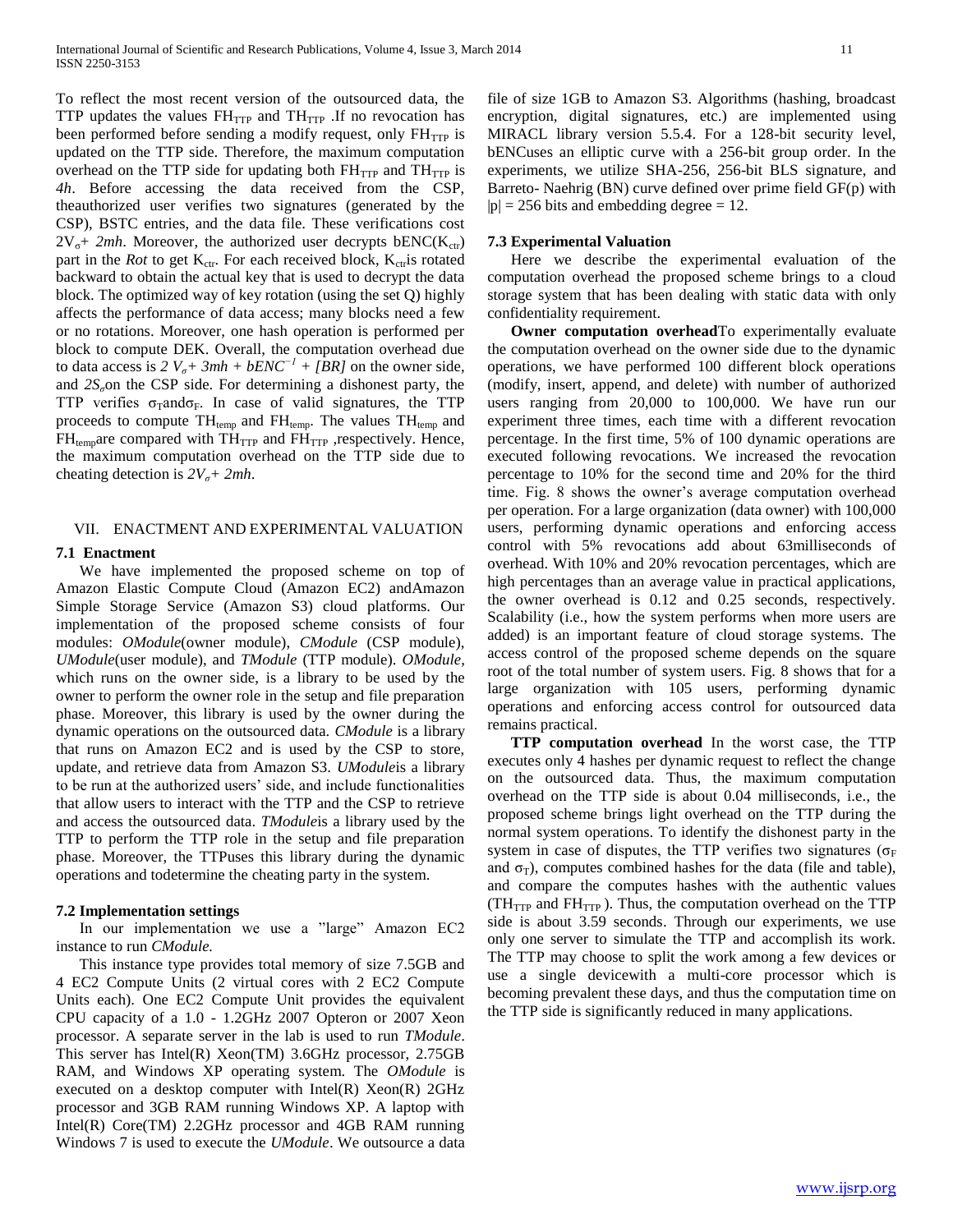

*Fig.5, Owner's average computation overhead due to dynamic operations*

*TABLE 2: Experimental results of the computation overheads*

| Component                         | <b>TTP</b> | Users    | $\mathbb{C}\mathrm{SP}$ |
|-----------------------------------|------------|----------|-------------------------|
| $\sim$ Computation $\sim 0.04$ ms |            | $0.55$ s | 6.04 s                  |
| Overhead                          | 3.59s      |          |                         |

Continues and the observation of the absorption and signific forest scale of the signific forest in the absorption of the signific forest scale of the signific forest scale of the signific forest scale of the signific f  **User computation overhead** The computation overhead on the user side due to data access comes from five aspects divided into two groups. The first group involves signatures verification and hash operations to verify the received data (file and table). The second group involves broadcast decryption, backward key rotations, and hash operations to compute the DEK. The first group costs about 5.87 seconds, which can be easily hidden in the receiving time of the data (1GB file and 2MB table). To investigate the time of the second group, we access the file after running 100 different block operations (with 5% and 10% revocation percentages). Moreover, we implement the backward key rotations in the optimized way. The second group costs about 0.55 seconds, which can be considered as the user's computation overhead due to data access.

 **CSP computation overhead**. As a response to the data access request, the CSP computes two signatures:  $\sigma$ <sub>F</sub>and $\sigma$ <sub>T</sub>. Thus, the computation overhead on the CSP side due to data access is about 6.04 seconds and can be easily hidden in the transmission time of the data (1GB file and 2MB table).

## VIII. CONCLUSION

The proposed schema for cloud based storage which supports outsourcing of dynamic data, updating and scaling of outsourced data in remote server is ensuring the authorized user receiving most recently updated versions of data. TTP can determine the dishonest party. We have investigated the overheads added by our scheme when incorporated into a cloud storage model for static data with only confidentiality requirement. The storage overhead is  $\approx$  0.4% of the outsourced data size, the communication overhead due to block-level dynamic changes on the data is  $\approx$  1% of the block size, and the communication

overhead due to retrieving the data is  $\approx 0.2\%$  of the outsourced data size.

#### **REFERENCES**

- [1] Amazon.com, "Amazon Web Services (AWS)," Online at http://aws.amazon.com, 2008.
- [2] G. Ateniese, R. D. Pietro, L. V. Mancini, and G. Tsudik, "Scalable and efficient provable data possession," in Proceedings of the 4th International Conference on Security and Privacy in Communication Netowrks, 2008, pp.  $1-10$ .
- [3] Q. Wang, C. Wang, J. Li, K. Ren, and W. Lou, "Enabling public verifiability and data dynamics for storage security in cloud computing," in Proceedings of the 14th European Conference on Research in Computer Security, 2009, pp. 355–370.
- [4] M. Kallahalla, E. Riedel, R. Swaminathan, Q. Wang, and K. Fu, "Plutus: Scalable secure file sharing on untrusted storage," in Proceedings of the FAST 03 Conference on File and Storage Technologies. USENIX, 2003.
- [5] E.-J. Goh, H. Shacham, N. Modadugu, and D. Boneh, "Sirius: Securing remote untrusted storage," in Proceedings of the Network and Distributed System Security Symposium, NDSS. The Internet Society, 2003 .
- [6] G. Ateniese, K. Fu, M. Green, and S. Hohenberger, "Improved proxy reencryption schemes with applications to secure distributed storage," in Proceedings of the Network and Distributed System Security Symposium, NDSS.The Internet Society, 2005.
- [7] F. Sebe, J. Domingo-Ferrer, A. Martinez-Balleste, Y. Deswarte, and J.-J. Quisquater, "Efficient remote data possession checking in critical information infrastructures," IEEE Trans. on Knowl. And Data Eng., vol. 20, no. 8, 2008.
- [8] G. Ateniese, R. Burns, R. Curtmola, J. Herring, L. Kissner, Z. Peterson, and D. Song, "Provable data possession at untrusted stores," in Proceedings of the 14th ACM Conference on Computer andCommunications Security, ser. CCS '07, 2007, pp. 598–609.
- [9] C. Erway, A. Kupcu, C. Papamanthou, and R. Tamassia, "Dynamic provable data possession," in Proceedings of the 16th ACM Conferenceon Computer and Communications Security, 2009, pp. 213–222.
- [10] A. F. Barsoum and M. A. Hasan, "Provable possession and replication of data over cloud servers," Centre For Applied Cryptographic Research,<br>Report 2010/32, 2010, 2010/32, http://www.cacr.math.uwaterloo.ca/techreports/2010/cacr2010-32.pdf.
- [11] A. F. Barsoum and M. A. Hasan, "On verifying dynamic multiple data copies over cloud servers," Cryptology ePrint Archive, Report 2011/447, 2011, 2011, http://eprint.iacr.org/.
- [12] H. Shacham and B. Waters, "Compact proofs of retrievability," in ASIACRYPT '08, 2008, pp. 90–107.
- [13] S. D. C. di Vimercati, S. Foresti, S. Jajodia, S. Paraboschi, and P. Samarati, "Over-encryption: Management of access control evolution on outsourced data," in Proceedings of the 33rd InternationalConference on Very Large Data Bases. ACM, 2007, pp. 123–134.
- [14] V. Goyal, O. Pandey, A. Sahai, and B. Waters, "Attribute-based encryption for fine-grained access control of encrypted data," in CCS '06, 2006, pp. 89–98.
- [15] S. Yu, C. Wang, K. Ren, and W. Lou, "Achieving secure, scalable, and fine-grained data access control in cloud computing," in INFOCOM'10, 2010, pp. 534–542.
- [16] M. Backes, C. Cachin, and A. Oprea, "Secure key-updating for lazy revocation," in 11th European Symposium on Research in Computer Security, 2006, pp. 327–346.
- [17] D. Boneh, C. Gentry, and B. Waters, "Collusion resistant broadcast encryption with short ciphertexts and private keys," in Advancesin Cryptology - CRYPTO, 2005, pp. 258–275.
- [18] D. Boneh, B. Lynn, and H. Shacham, "Short signatures from the weil pairing," in ASIACRYPT '01: Proceedings of the 7th InternationalConference on the Theory and Application of Cryptology andInformation Security, London, UK, 2001, pp. 514–532.
- [19] P. S. L. M. Barreto and M. Naehrig, "IEEE P1363.3 submission: Pairingfriendly elliptic curves of prime order with embedding degree 12," New Jersey: IEEE Standards Association, 2006.